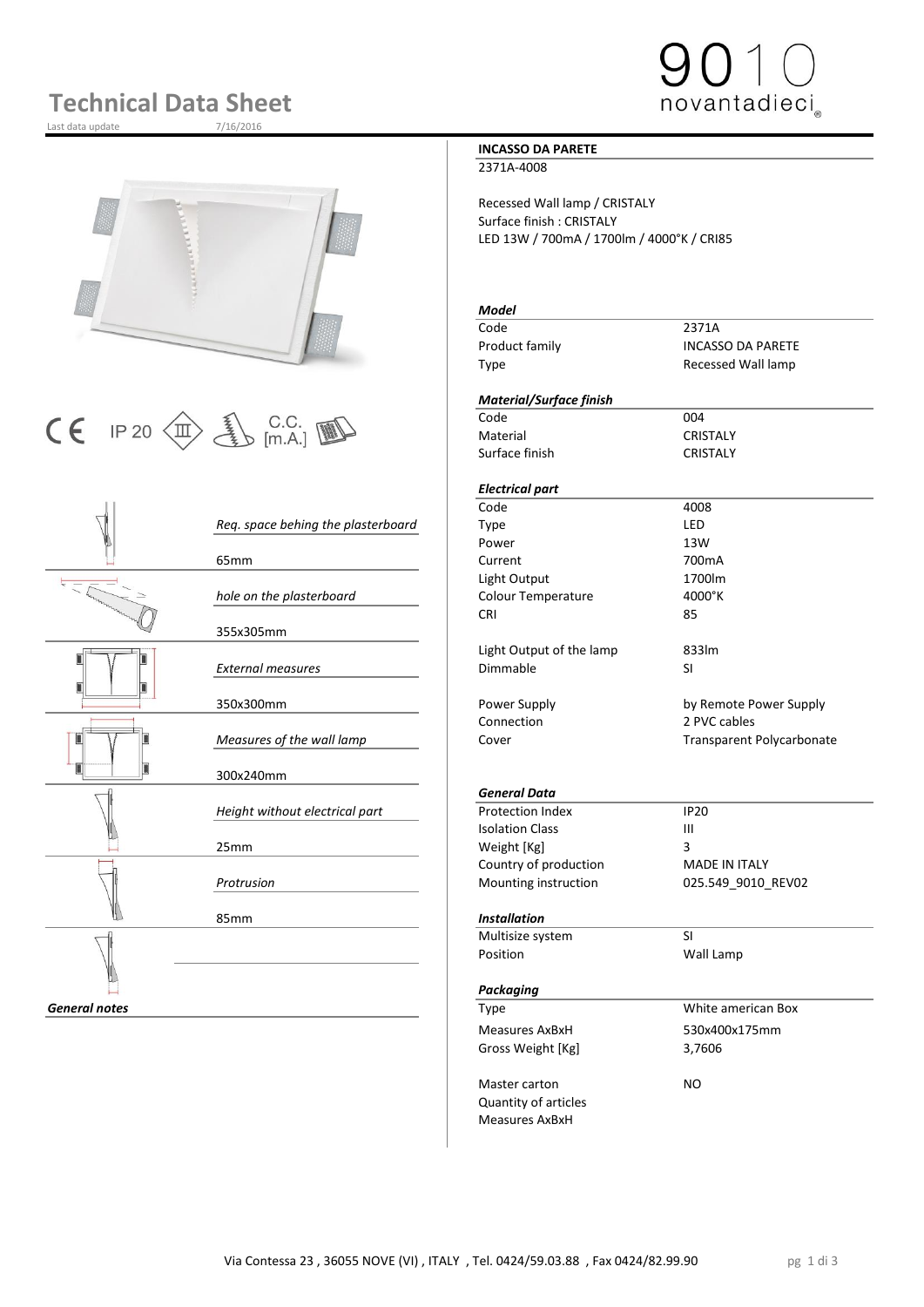### **Technical Data Sheet**



#### **Fotometric Data**





**Light Output of the lamp Beam Angle** 56° *Beam Inclination* 24°

| <b>Illuminance</b> |  |
|--------------------|--|
|                    |  |

novantadieci

#### **Accessories**

#### *Housing Box for Brickwork*



 *Measures* 355X305X50mm *Measures of the hole on 385X335X60mm* 

#### *Standard Power Supply*





#### *Dimmable Power Supply*







 *Output* 700mA *Output* 700mA *Output* 700mA  *Dimmable* PUSH/0-10V/DALI *Dimmable* PUSH/DALI *Dimmable* 0-10V